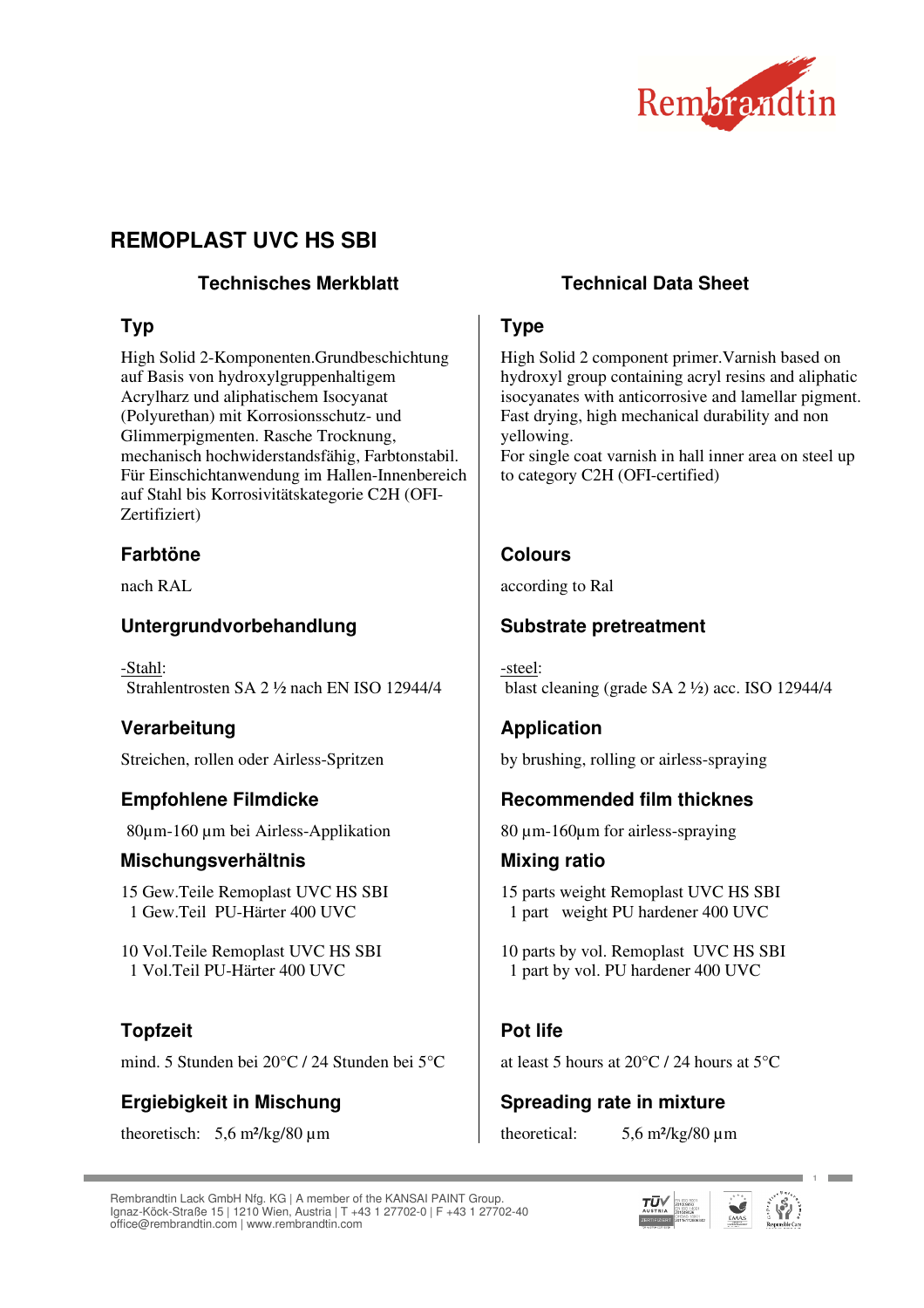

## **Verdünnung**

Verdünnung 200

#### **Trocknung bei 80 µm**

staubfrei TG 1 30 Minuten/20°C 2h/10°C grifffest TG 6 6 Stunden/20°C 24h/10°C voll ausgehärtet 5 Tage / 20°C 10Tage/10°C

#### **Viskosität**

strukturviskos, ca. 500 cp

## **Spez. Gewicht in Mischung**

je nach Farbton  $1.4 \pm 0.1$  g/cm<sup>3</sup>

#### **Festkörper in Mischung**

Volumenfestkörper: 63 % ± 3 (farbtonabhängig)

## **Temperaturbeständigkeit**

kurzfristig max. 150°C Dauerbelastbarkeit: max. 120°C

# **VOC**

ca.320 g/l in Mischung (farbtonabhängig)

#### **Hinweise**

Verarbeitung und Trocknung nicht unter +5°C (Luft und Untergrund) und nicht über 80% rel. Luftfeuchtigkeit. Die Luft- und Oberflächentemperatur muss während Applikation und Trocknung mindestens 3°C über dem Taupunkt liegen.

**Überbeschichtungsintervall:**  Bei Freilagerung grundsätzlich zeitlich unbegrenzt.

Weitere allgemeine technische Informationen zu unseren Produkten finden Sie unter www.rembrandtin.com

## **Thinner**

Thinner 200

### **Drying time at 80 microns**

dust free TG1 30 min. /20°C 2h/10°C dry to touch TG6 6 hours  $/20^{\circ}$ C 24h/10<sup>o</sup>C well cured 5 days /20°C 10days/10°C

#### **Viscosity**

structural viscous, approx. 500 cp

# **Specific gravity in mixture**

approx.  $1,4 \pm 0,1$  g/cm<sup>3</sup>, according colourshade

#### **Solid contents in mixture**

By volume:  $63\% \pm 3$ (depending on colour shade)

#### **Temperature stability**

short-term: up to. 150°C constant load: max. 120°C

# **VOC**

ca. 320 g/l in mixture (depening on colour shade)

# **Remarks**

Minimum application and drying temperature  $+5^{\circ}$ C (Air and substrate). Maximum rel. humidity 80%. Temperature of air and surface must always be a minimum of 3°C above dew point during application and drying process.

**Over Coating Range:**  By out door Storage temporally unlimited

Further general technical informations at www.rembrandtin.com